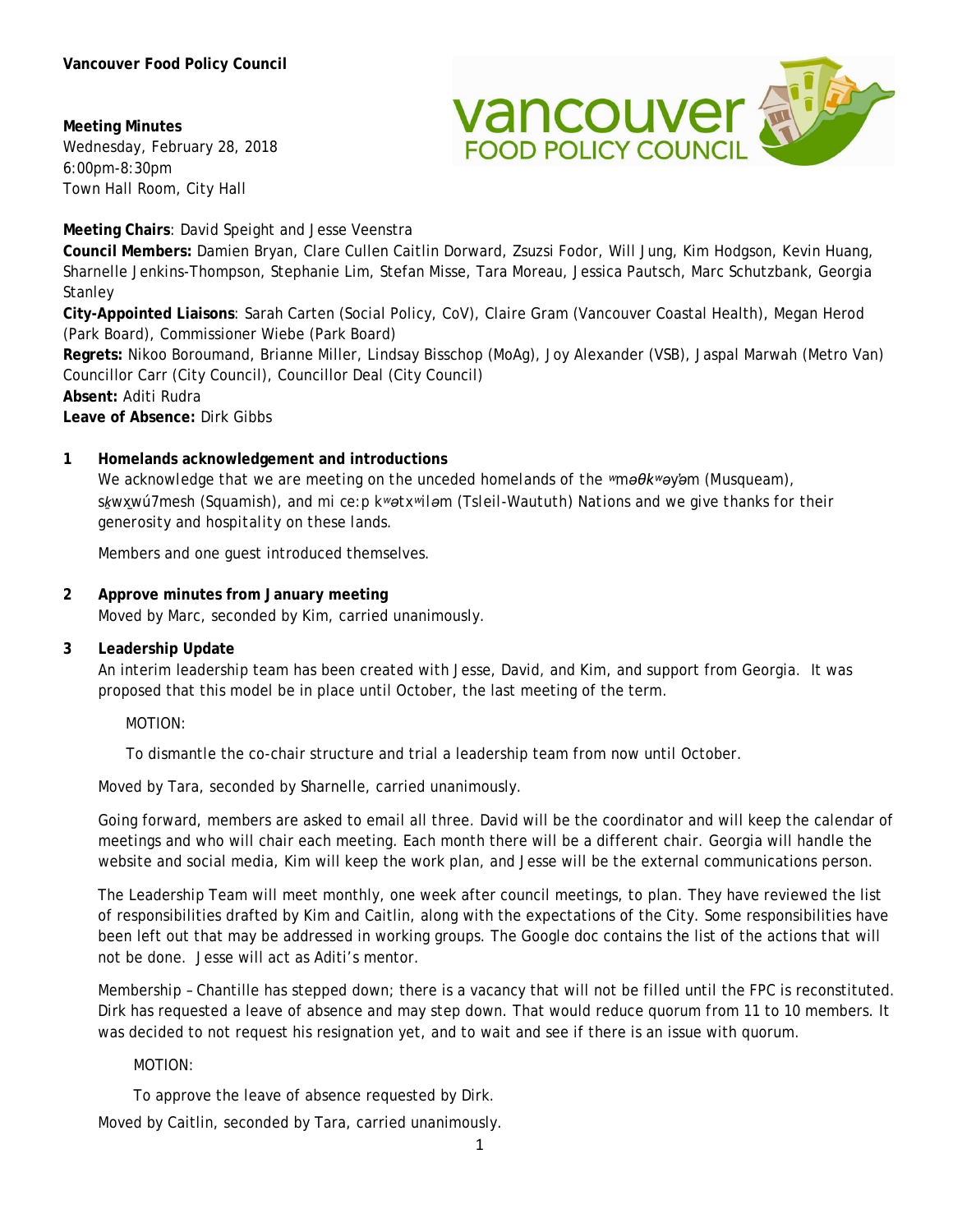Georgia will update the website to reflect changes in leadership structure. If anyone wants to chair a meeting for a month, contact the leadership team.

# **4 Liaison Updates**

- City Councillors Adriane Carr
	- With the election coming up, Council is meeting every 3 weeks rather than every 2 weeks. The March 13 Council agenda includes a discussion on a bylaw change in the definition of 'grocery store'. It is not clear who the staff responsible is. ACTION: Sarah will look into it and report back.
	- North East False Creek plan was approved. There are implications for the Cottonwood and Strathcona gardens related to the removal of viaducts and the new main artery. With Andrea Reimer, the concern about the impact on the gardens has been raised. The Park Board is also concerned about potential impact on the Park.
	- Councillor Carr congratulated the FPC for the recent work on the leadership structure. In her experience shared models work well.
- Parks Board Commissioner Michael Wiebe Tabled.
- Parks Board Staff –Megan Herod will be the sole representative moving forward. Rebecca will not attend in person.
- VSB Trustee Joy Alexander Tabled.
- City Staff Sarah Carten
	- Caitlin was thanked for her time as Co-Chair.
	- 4 year capital budget The Capital budget planning has three phases the 10 year plan that guides the 4 year plan that guides the 1 year plan. All 2018 food strategy funds have been allocated or spent. While the timelines of the 4-year plan are not known, it is expected that requests will be compiled in the next 3-4 months. The process is led by Finance and Real Estate. Funds are allocated towards: research, renovations (city owned), capital grants (non-city owned), and new developments. Park Board staff, Engineering staff, and all other departments will also be making their requests which may relate to various food files. Food policy staff shared the last four year's social policy/food spends: \$450k was spent mostly toward kitchens and urban agriculture (through renovations and grants). Looking forward, food policy staff plan to request funds for research around food resiliency, food recovery and rescue, and funds for renos and grants related to food assets (e.g. food distribution and storage, resilience, reconciliation, farmers markets, garden infrastructure improvements, a smaller focus on kitchens). Social Policy and Park Board staff are working together to coordinate requests. The food policy team's requests will be rolled into Social Policy's requests.

# **Discussion**

- The 2040 zero waste committee looks at food waste reduction across the city, request can be aligned with Engineering. It was suggested that the capital budget process could be an opportunity for departments to apply for funding to hire, and that Social Planning could use the opportunity to increase staff resources from the current 1.5 FTE that is allocated to food. It was noted that any staff hired would need to relate to capital planning, such as a temporary position to work on a specific piece. This is not operating budget. ACTION: Kim will look into an example from another city where they created a pilot position that turned into a permanent position.
- A visioning session about food infrastructure in 2060 (e.g. food stands, outdoor kitchens, fruit trees) that allows for community connections with food.
- Indigenizing the food system the Park Board is daylighting streams, and trying to bring back shell fish. The City could direct funds here.
- It is unclear if funds for the food exchange district are part of this capital budget. The district is a collaboration between different initiatives including the Food Bank, for an innovation hub. This would come from an additional pool of funds (not renos/grants, not research).
- Discussion about whether Resiliency Office is requesting 4 year capital funding for any projects, including food ones. ACTION: Sarah will reach out to the Resiliency Officer soon to discuss funding for food resiliency.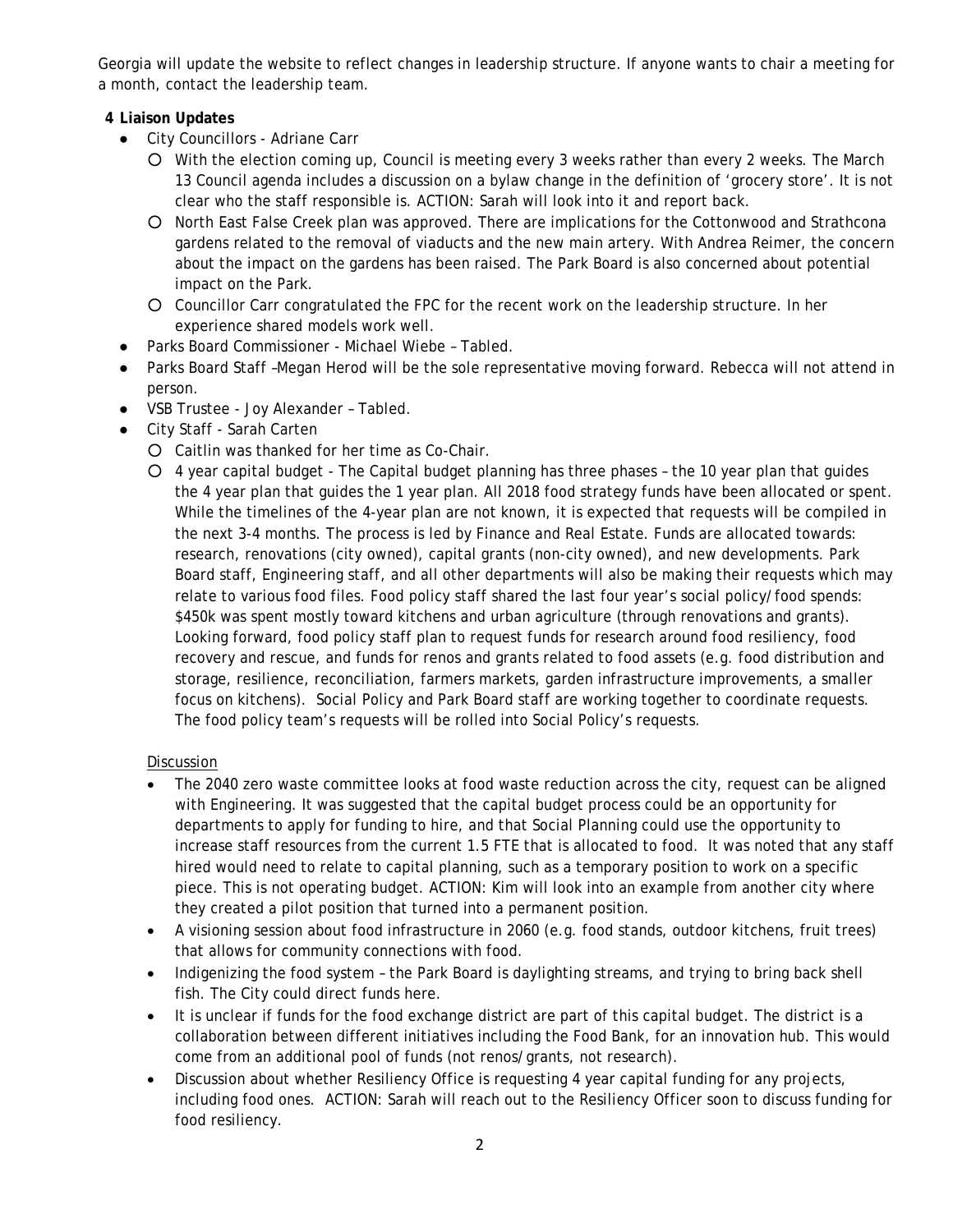- It will be up to James and Sarah to make the case for these requests. If members see gaps, they are asked to contact Sarah. Once the 4 year capital budget is confirmed, input can be sought during the annual budget request.
- Food policy budget is in one bucket in one department and competing against other priorities.
- Food is as important as Housing, and Transportation but is not given as much importance, which highlights that food policy exists in silos the City.
- The March meeting will be a training session. ACTION: The leadership team will explore if time can be made for a motion regarding capital budget planning.
- The Park Board is going through the same process, and have had meetings with Social Policy to ensure they are working together as the timelines are the same. They are working on a list of priorities that is expected to be ready in the next two months. Requests will be considered in the context of other requests.
- Re-indigenizing the food system is broad and goes beyond Social Planning.
- It was noted that the intercultural engagement and re-indigenizing the food system should be coordinated.

# Park Board Capital Planning Discussion

- Parks has both a Recreation and a Planning side, and is determining where elements fit into a cohesive 'food ask', or if it is better to have pieces spread out.
- They are considering input, and will report back on specific ways to provide input. The importance of community engagement is recognized; funding will be put aside, however it is not clear who it will land with.
- Parks Board allocation for food in the last budget is unknown, but was less than the City's. ACTION: Megan will report back on the amount of funding allocated to food in the last budget, and the process and timelines for input to the planning process. All requests must be for capital expenses.
- Councillor Carr noted that typically Council will meet with senior managers, and this has not happened yet. The Park Board will do the same. Staff will work out budgets given priorities, politicians can advocate for other asks with the opportunity to expand budgets. The timeline must be linked to when politicians will be in those meetings. ACTION: Adriane will advise of the dates of meetings with senior managers.
- It was recommended that the VFPC liaise with the Urban Indigenous Advisory Committee for a more powerful request.
- The operating budget is worked out by senior staff during the summer. In early fall, City Council has a first review, and after being up through consultations, there is a vote in December.
- Metro Vancouver Jaspal Marwah Tabled.
- Vancouver Coastal Health Claire Gram
	- VCH is continuing with the process of evaluating their model of food delivery.
- Ministry of Agriculture Lindsay Bisschop Tabled.

# **5 VFPC Updates**

● Reconciliation Training

Brad Mardsen has been confirmed as the facilitator for the March training session. He has been given the background and the hope is that all advisory committees will undergo the training. ACTION: Tara will circulate information for his May 4 session with the Park Board, for those who can't make the March training. ACTION: Caitlin will check with Brad on the maximum number of people, before the VFPC determines if other advisory groups or their chairs should be invited. It was noted that there is value in doing it as a team, and that the session will not be open to the public. The Youth VFPC had been invited but has since dissolved.

- Park Board Local Food Action / Capital Plan [see discussion below]
- All Our Father's Relations film screening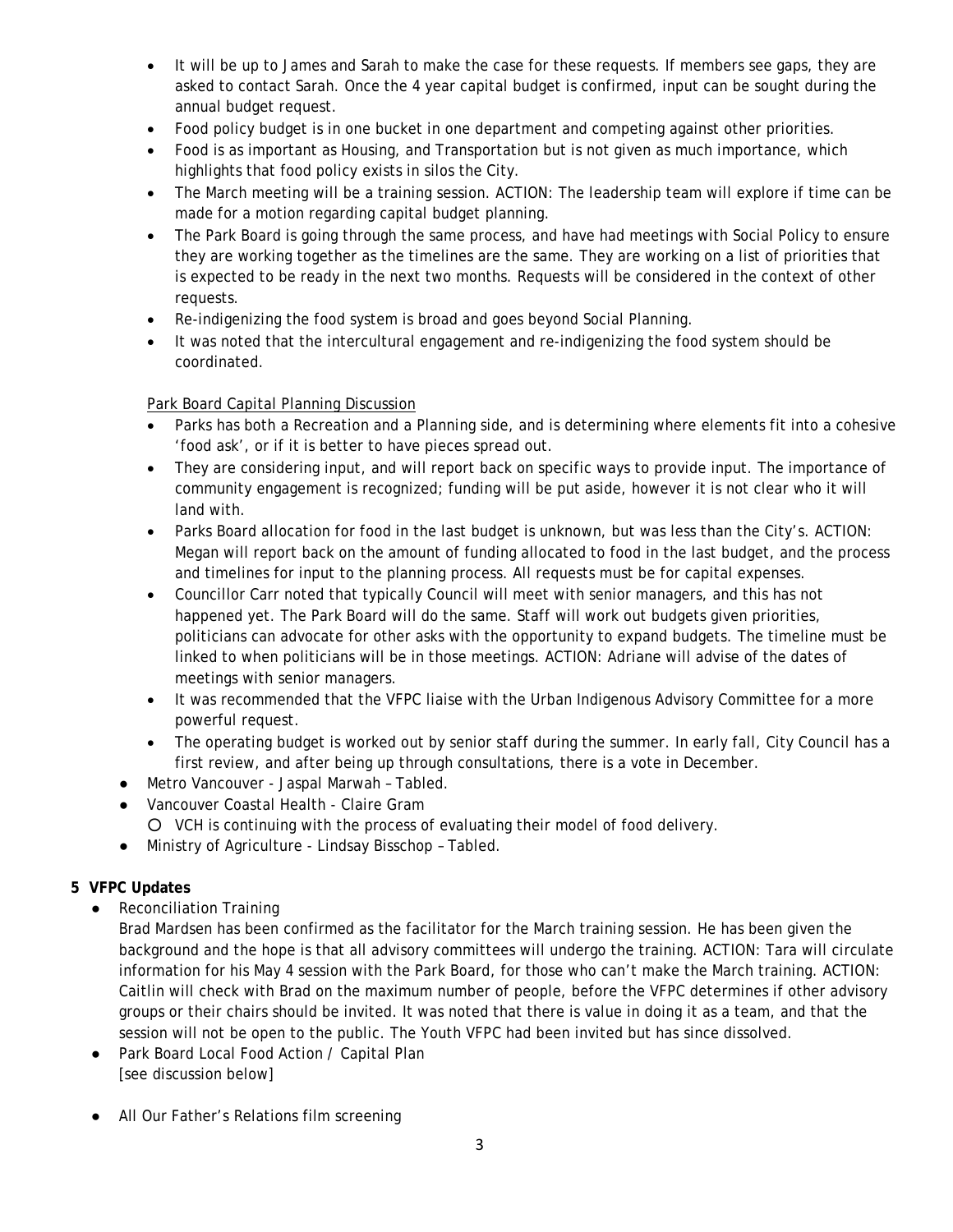It was decided that the screening will take place at Science world in late May or early June, and it has been confirmed that May 31 is available. Zsuzsi will moderate the panel. The Museum of Vancouver will help promote the event.

# ● Great Big Crunch

To enable the participation of the VFPC in the Great Big Crunch, it was decided to take a photo of the VFPC and liaisons doing the Great Big Crunch at the meeting, rather than March 1. Councillor Carr read the Proclamation and presented it to the Children and Food working group. The working group will coordinate the promotion on the website and social media.

# **6 Slack Demonstration / Training**

After discussions at the November meeting, it was suggested that a new communications tool be used. Slack aggregates messages on 'channels' (topics) and can be a more inclusive way of communicating. There is integration with Google docs and direct messages can also be sent.

# **Discussion**

- To differentiate between email and Slack, Slack can be used for internal commination, and email can be used for external communications. It is not possible to send an email to Slack.
- For working groups, external members can be added to those specific channels.
- There is an option to receive notifications by email for each message (but not the entire thread). There is an app that can send messages to a phone. In addition to the app, Slack can be browser-based.
- A concern was raised about sensitive data being potentially stored on servers outside of Canada, which would violate privacy rights. Slack is a BC-based company that has worked with large corporations; their servers are likely in Canada.
- Non-profit (non-governmental) groups can have a free upgrade, but then would be unable to use it themselves.
- The system can store up to 10000 messages with the free plan, a notice will be sent when close to the threshold, to allow for archiving of messages for institutional memory.
- It was noted this could help new members become familiar with the work of the council.
- ACTION: The Leadership Team will trial it, and all members are asked to send a message and become familiar with the system before the next meeting when a decision will be made.

# **7 Introduction of Food Justice and the Buffer Zone**

Zsuzsi is working on a proposal to bring a racial equity workshop to Vancouver with a local facilitator. Information was circulated. The workshop is designed for people with white/light skin working in the food system. While originally targeted at women, it was clarified that both men and women are welcome. Zsuzsi is working with the Vancouver Food Summit to present the workshop during that event. The cost is about \$1800, to be paid either through fundraising or by charging on a sliding scale. Funds from the City are welcome. She is looking for support from the VFPC to ask for funding and also for participation, and will ask formally at the April meeting. ACTION: Zsuzsi will draft letter of support be ready for approval at the meeting.

# **8 Strategic Planning - 2018 Key Priorities and 2018 Map the Meetings**

As there are seven meetings remaining (including October), key priorities need to be finalized. The following priorities have been identified, in addition to ongoing working group work.

- Reconciliation / Decolonizing the Vancouver Food System
- Membership Structure & VFPC post 2018 Election
- Food on the Election Table

# Discussion

• Budget requests should be a priority.